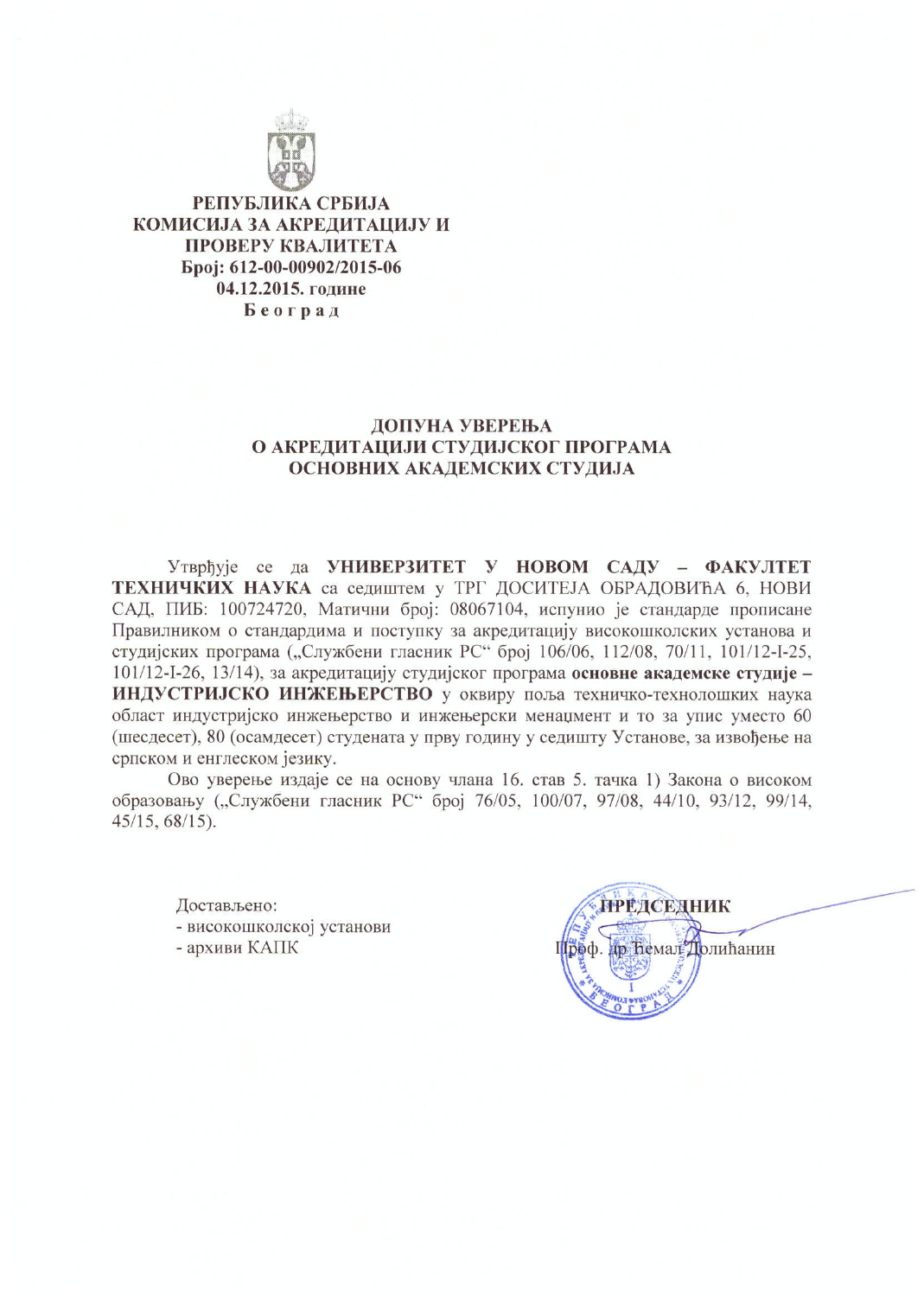

### Република Србија КОМИСИЈА ЗА АКРЕДИТАЦИЈУ И ПРОВЕРУ КВАЛИТЕТА Epoi: 612-00-01307/2012-04 17.05.2013. године Београд

#### **УВЕРЕЊЕ** О АКРЕДИТАЦИЈИ СТУДИЈСКОГ ПРОГРАМА ОСНОВНИХ АКАДЕМСКИХ СТУДИЈА

Утврђује се да УНИВЕРЗИТЕТ У НОВОМ САДУ - ФАКУЛТЕТ ТЕХНИЧКИХ НАУКА са седиштем у ТРГ ДОСИТЕЈА ОБРАДОВИЋА 6, НОВИ САД, ПИБ: 100724720, Матични број: 08067104, испунио је стандарде прописане Правилником о стандардима и поступку за акредитацију високошколских установа и студијских програма ("Службени гласник РС" број 106/06, 112/08), за акредитацију ИНДУСТРИЈСКО студије студијског програма основне академске  $\overline{\phantom{a}}$ ИНЖЕЊЕРСТВО у оквиру поља техничко-технолошких наука област индустријско инжењерство и инжењерски менаџмент за упис 60 (шездесет) студената у прву годину у седишту Установе, за извођење на српском и енглеском језику.

Ово уверење издаје се на основу члана 16. став 5. тачка 1) Закона о високом образовању ("Службени гласник РС" број 76/05, 100/07, 97/08, 44/10).

Достављено: - високошколској установи - архиви КАПК

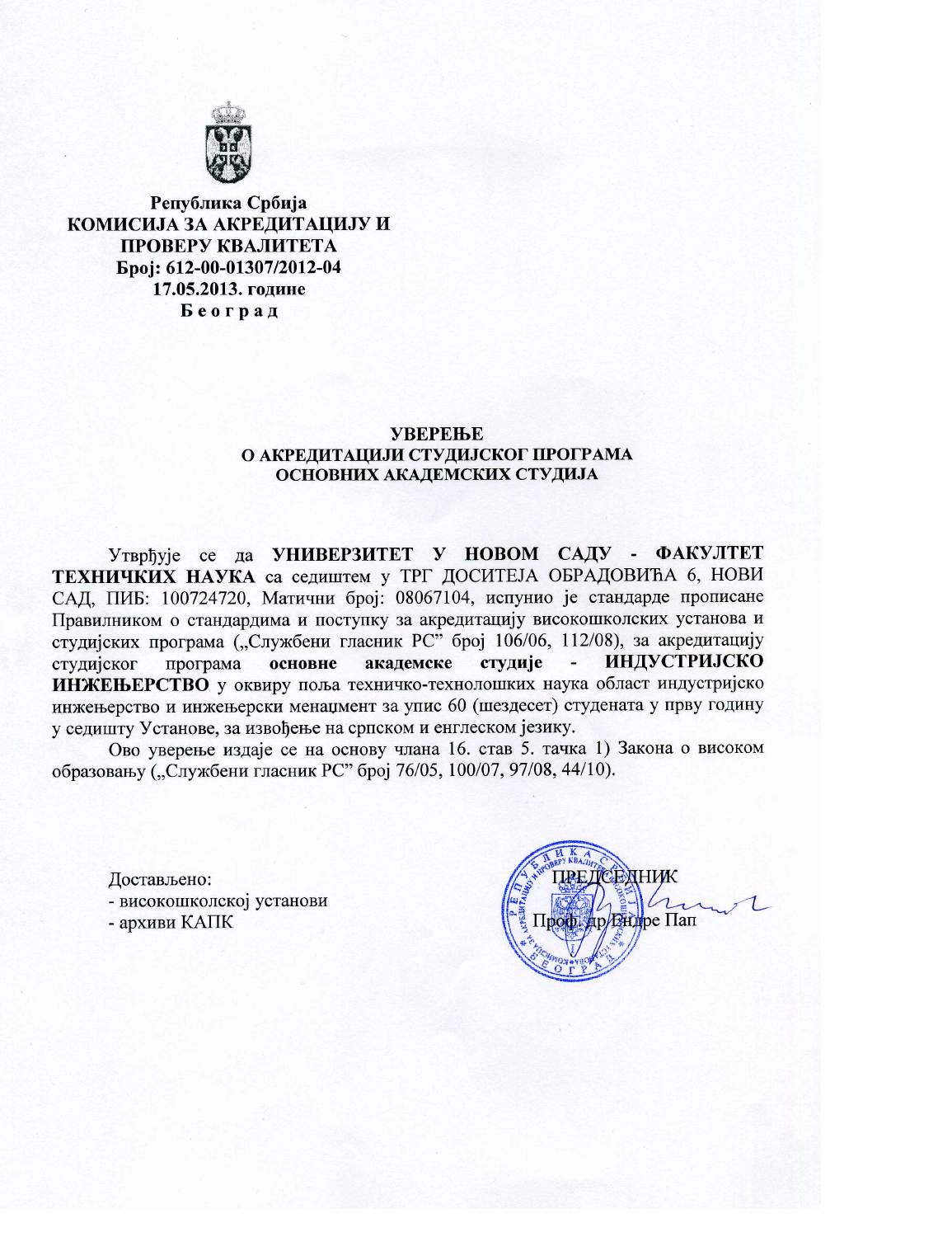

Република Србија КОМИСИЈА ЗА АКРЕДИТАЦИЈУ И ПРОВЕРУ КВАЛИТЕТА **Spoj: 612-00-956/2012-04** 25.05.2012. године Београд

### ДОПУНА УВЕРЕЊА О АКРЕДИТАЦИЈИ СТУДИЈСКОГ ПРОГРАМА ОСНОВНИХ АКАДЕМСКИХ СТУДИЈА

ФАКУЛТЕТ ТЕХНИЧКИХ НАУКА, са седиштем у Новом Саду, Трг Доситеја Обрадовића 8 испунила је стандарде прописане Правилником о стандардима и поступку за акредитацију високошколских установа и студијских програма ("Службени гласник РС" број 106/06,112/08), за акредитацију студијског програма основне академске студије ИНДУСТРИЈСКО ИНЖЕЊЕРСТВО у оквиру поља техничко технолошких наука у области индустријско инжењерство и инжењерски менацмент и то за упис 60 (шездесет) студената у прву годину студија у седишту Установе, за извођење на српском и енглеском језику у оквиру одобреног броја студената.

Ово уверење издаје се на основу члана 16. став 5. тачка 1) Закона о високом образовању ("Службени гласник РС" број 76/05,100/07,97/08,44/10).

Лостављено: - Високошколска установа - архиви КАПК

**ПРЕДСЕДИ** Проф. др Вера Вуј